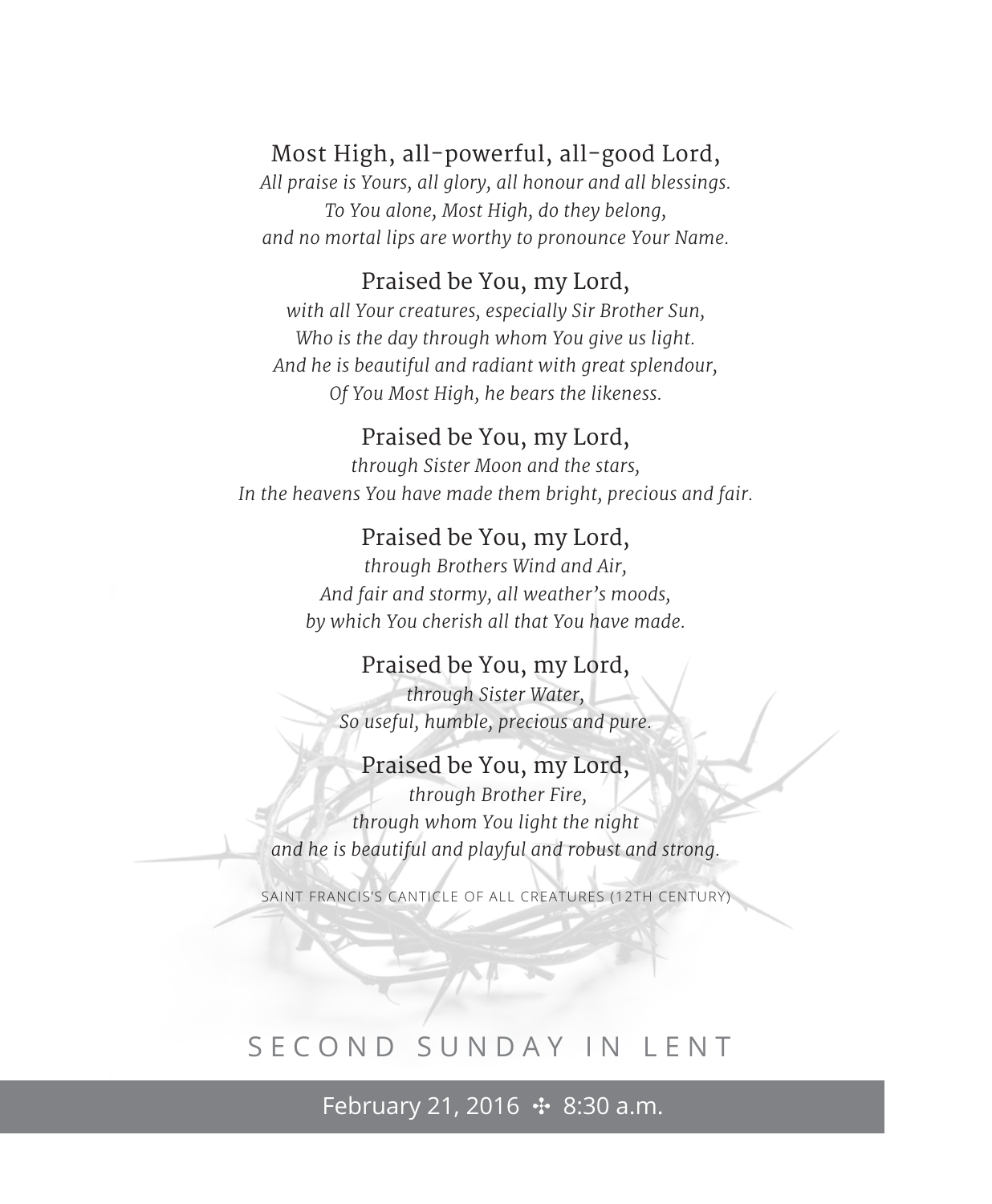

1978 Mount Vernon Road • Dunwoody, Georgia 30338 770.393.1424 • www.slpres.org

# **February 21, 2016**

2nd Sunday in Lent

**Liturgical Color:** *Purple Purple marks the seasons of penitence and preparation: Advent and Lent.*

#### **SUNDAY SCHEDULE**

**8:30 a.m.** Chapel Communion Service **9:30 a.m.** Sunday School **11:00 a.m.** Sanctuary Worship Service *Nursery available at all services & Sunday School*

#### **SERVING TODAY**

| Chapel Guild. Bill & Ellen Womack              |  |
|------------------------------------------------|--|
| <b>Continental Breakfast</b> McGoldrick Family |  |
|                                                |  |

#### **WELCOME, GUESTS!**

We are delighted you are worshiping with us!

**DURING** the Welcome, please print the requested information on the Friendship Pad and pass the Friendship Pad down the pew.

**AFTER** the worship service, please join us outside the Chapel where our Pastors will be available to answer questions and provide you with a Guest Packet and a loaf of freshly-baked bread.

**FOR MORE** information about our programs, ministries or membership, please contact one of our Pastors at 770.393.1424.

# **THAT ALL MAY WORSHIP**

**ASSISTIVE** hearing devices, large print hymnals, large print bulletins and pew cushions are available. Please contact an usher for further assistance.



**CHILDREN'S WORSHIP** notebooks and activity sheets are available on the table just outside the Chapel doors. For your convenience, there is a Family Restroom located in the hallway of the administrative offices, on the first floor, near the main lobby.

#### *(on the cover)*

**SAINT FRANCIS OF ASSISI (1181/1182 – 3 October 1226),** *was an Italian Roman Catholic friar and preacher. He founded the men's Order of Friars Minor, the women's Order of Saint Clare, the Third Order of Saint Francis and the Custody of the Holy Land. Francis is one of the most venerated religious figures in history.*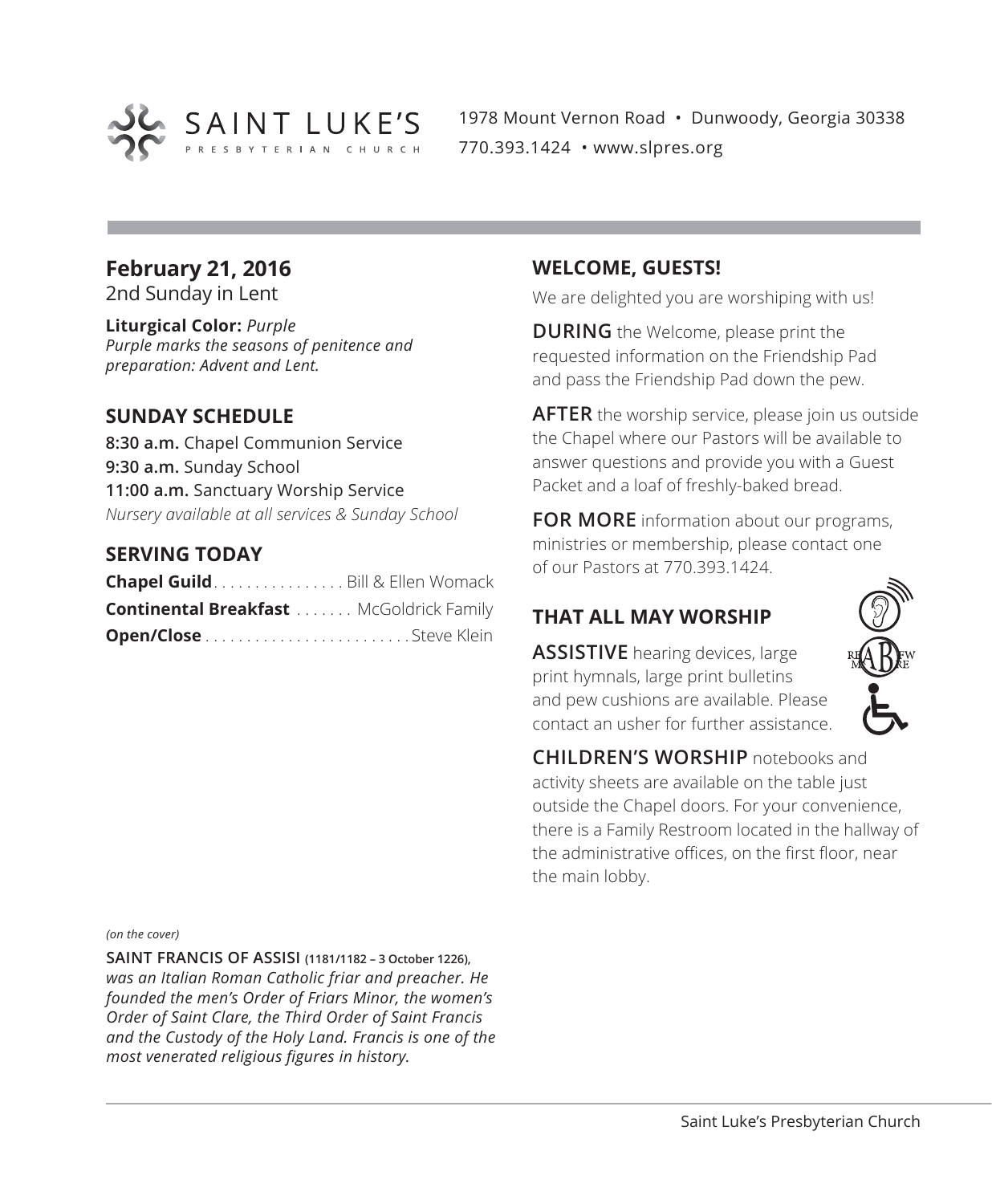# **In Preparation for Worship**

 "The great God we address with the familiarity of a child to a parent is the God whose name is to be made holy." *Donald K. McKim*

| Prelude           | Guide Me, O Thou Great Jehovah<br>John Hughes with "The Rejoicing" by Handel, arr. Cindy Berry                  |
|-------------------|-----------------------------------------------------------------------------------------------------------------|
| Welcome           | Emily Wilmesherr                                                                                                |
| * Call to Worship | Ellie Eisenmesser                                                                                               |
|                   | Reader 1: On this day, we come boldly into the presence of our God,<br>praying as our Savior taught us to pray: |
| People:           | Our Father in heaven, hallowed be Your name.                                                                    |
|                   | Reader 2: We join with Christians around the world as we say:                                                   |
| People:           | Hallowed be Your name.                                                                                          |
|                   | Reader 1: God, You created all things, You are anywhere and everywhere,                                         |
|                   | You are wherever people are hungry, oppressed, or where people are in need.                                     |
| All:              | Our Father in heaven, hallowed be Your name.                                                                    |
|                   |                                                                                                                 |

\* Hymn #321

**Hymn #321** I Sing the Mighty Power of God *ELLACOMBE*

# **Call to Confession**  \*

Leader: The Lord be with you. **People: And also with you.** Leader: Let us pray.

# **Prayer of Confession**  \*

 **Merciful God, we confess that we have not been sincere Christians. We claim to follow Jesus but have not taken His path of sacrificial love. We profess to be disciples, but we are not willing to bear the cost of discipleship. We affirm the virtue of self-denial, but we indulge our selfish desires and seek earthly gain. Forgive us, we pray. Free us for sincere repentance through Jesus Christ, our Lord…** *(time of silent confession)*

Leader: Lord, in Your mercy,

**All: Hear our prayer, Amen.**

ನ್ನಿಜ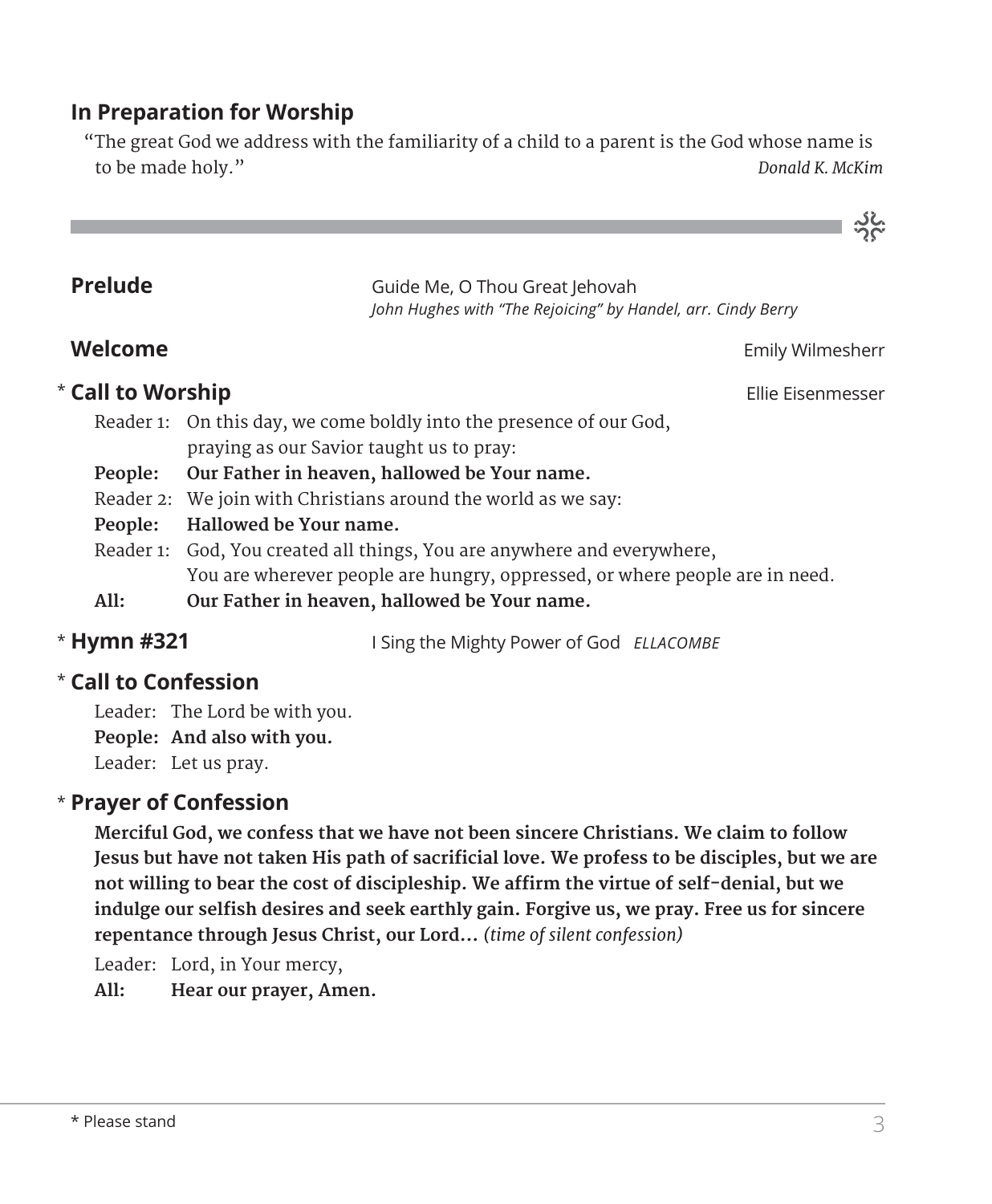# **Assurance of Forgiveness** \*

#### \* Song of Praise

**Song of Praise** Glory Be to the Father *GLORIA PATRI*

 **Glory be to the Father, and to the Son, and to the Holy Ghost; as it was in the beginning, is now, and ever shall be, world without end. Amen, amen.**

**Tell Us Our Story Catherine Anne Thomas** Catherine Anne Thomas

*Children are always welcome to stay in worship. However, parents may take your child(ren) to the nursery.* 

# **Old Testament Reading** Psalm 96; page 550

Leader: The Word of the Lord. **People: Thanks be to God.** 

#### **New Testament Reading** Romans 4:13-25; page 155

Leader: The Word of the Lord. **People: Thanks be to God.**

| <b>Sermon</b> | Upward: What We Do For God – Glorify God!     |                  |
|---------------|-----------------------------------------------|------------------|
|               | Illuminating Lent – Through the Lord's Prayer | Emily Wilmesherr |

# **Affirmation of Faith** *Heidelburg Catechism, 1562* \*

Question: What does the first petition mean?

**Answer: "Hallowed be Your name" means: Help us to truly know You, to honor, glorify, and praise You for all your works and for all that shines forth from them: Your almighty power, wisdom, kindness, justice, mercy, and truth. And it means, Help us to direct all our living—what we think, say, and do—so that Your name will never be blasphemed because of us but always honored and praised.**

**Offering** They'll Know We Are Christians By Our Love *arr. Ron Boud Giving is a tangible sign of worship. If you give electronically, there is a blue, laminated, 'electronic giving' card in the pew rack to place into the offering plate as it is passed.* 

# **Song of Thanksgiving** \*

**Father, whose bounty all creation shows; Christ, by whose willing sacrifice we live; Spirit, from whom all life in fullness flows: to You with grateful hearts ourselves we give.**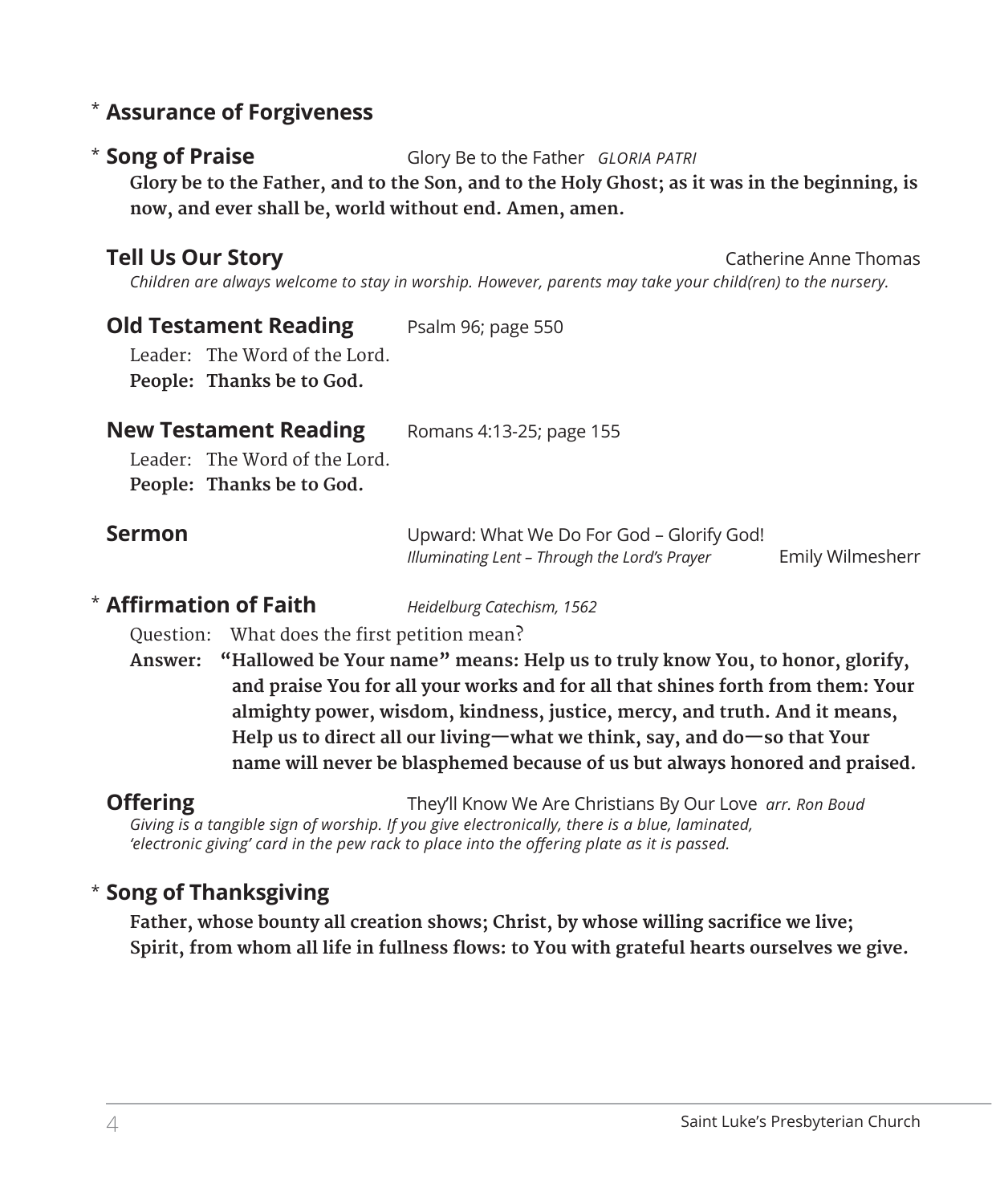#### **Prayer of Dedication & Extinguishing of a Lenten Candle** \*

*Each Sunday during Lent, of one of the six candles surrounding a crown of thorns on the Communion Table will be extinguished – a symbol of our six week journey with Christ toward the cross and then, the joy of His resurrection.* 

 **Gracious God, giver of all light and vision, by Your Word You made the day and night. Even as we journey toward the darkness of the crucifixion, let Your wondrous work be revealed in us so that Your glory might shine like the sun; through Jesus Christ, the light of the world. Amen.**

# **Passing of the Peace** \*

Leader: May the peace of Christ be with you. **People: And also with you.**

# **The Lord's Supper**

*Communion will be served by intinction (dipping the bread into the cup). If you would like to be served where you are sitting, please raise your hand. Everyone is invited to participate in the sacrament. Children who have discussed the sacrament with their parents and/or a pastor are welcome. The cup holds grape juice, not wine, during this service. A server with gluten-free wafers will be standing directly in front of the communion table for those who prefer this option.*

# **The Lord's Prayer**

 **Our Father Who art in heaven, hallowed be Thy name. Thy kingdom come, Thy will be done, on earth as it is in heaven. Give us this day our daily bread; and forgive us our debts, as we forgive our debtors; and lead us not into temptation, but deliver us from evil. For Thine is the kingdom and the power and the glory, forever. Amen.**

# **Prayers of the People Shannon Dill Prayers of the People**

\* Hymn #838

**Hymn #838** Standing on the Promises *PROMISES*

- **Benediction** \*
- **Postlude** \*

**WORSHIP NOTES:** *Lent is a forty day period (not including Sundays) that precedes the Celebration of the Resurrection of Christ. The three traditional practices associated with Lent are prayer, fasting and generosity (acts of justice directed toward God, self and neighbor). The color purple sets off the season of Lent as well as the omission of singing or saying 'alleluia!' which is held until the Easter Celebration.* 

*Thank you to Jill Hudson and Kelly Sloan for leading our music this morning.*

5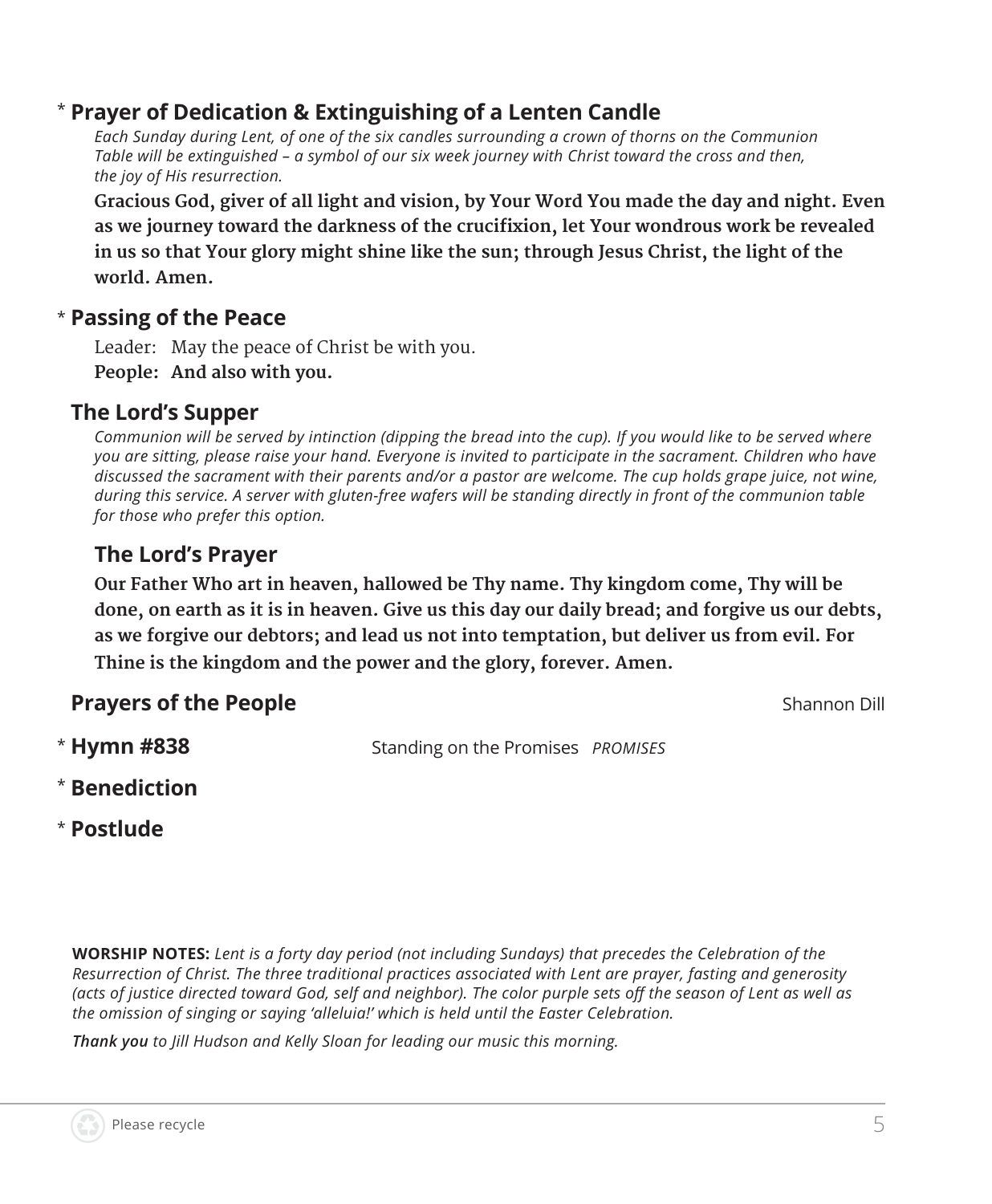# Sunday Spotlights:

# **ANNUAL MEETING OF THE CONGREGATION**

 $\mathbf{S}^{\mathbf{C}}$  Sunday, February 28 following 11:00 a.m. Worship: The stated purpose is to elect new officers for Class of 2019 and other vacancies, approve the 2016 Terms of Call for our pastors, and conduct any other business pertinent to the congregation. Please plan to attend this important Session-called meeting.

**THIS TUESDAY, FEB. 23: STROLL DOWN MEMORY LANE WITH SALT-N-PEPPER**   $\hat{\mathbf{C}}$  loin the O.W.L.S. (Older, Wiser, Loving Seniors) for lunch and some great music from the 40's, 50's, 60's and 70's! Performing for us is a piano/vocal and saxophone duo... we'll sing along, tap our feet or just plain listen to the rhythm along with those good old memories. Lunch begins at 11:30 and the price is still a low \$6. This month features one of our favorite menus, "breakfast for lunch." Sign up in the lobby. See you there!

**THE SEASON OF LENT AT SAINT LUKE'S** This year, we are focusing on the *practice of prayer.* During worship our sermons, music and liturgy will explore the meaning and power of the Lord's Prayer as it orients us toward who God is and what God is doing through Jesus. We invite you to join us in worship and prayer this Holy Season as we prepare for Christ's journey to the cross and then the joy of His resurrection.

**DAILY PRAYER GUIDES,** *A Place for Prayer: Daily Prayers for Lent*, are available in the main lobby for purchase (\$1) or online for Kindle or Nook at http://tinyurl.com/slpclent2016.

**KIDS ATTENDING WORSHIP SERVICES** should pick up a Lent Worship Bag containing activities focused on the ministry of Christ and the events of Holy Week. These serve as an enhancement to our worship notebooks which are also available.

**ADULTS ARE INVITED** to join a Sunday School class for a study that focuses on the Lord's Prayer and provides insight to the sermon topics. A participant's guide is available in Lobby for \$5.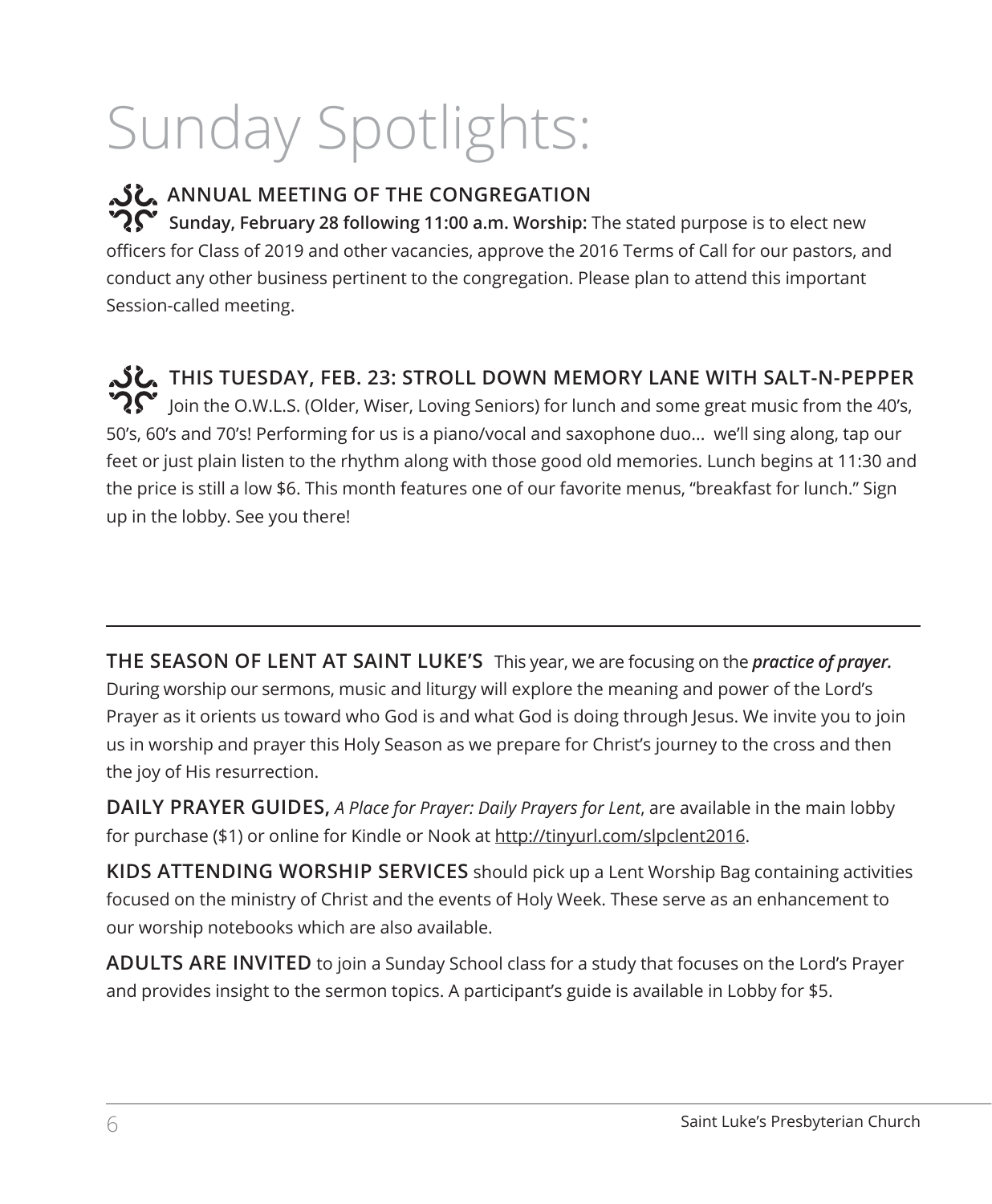# **ADULT MINISTRY Shannon Dill**

# shannondill@slpres.org / 770.393.1424 ext. 229

# **ADULT SUNDAY SCHOOL** classes meet

between the worship services, 9:30-10:30 a.m. Descriptions of current groups are available on our website (slpres.org) or http://bit.ly/ AdultSundaySchool. Please join us!

# **FRIDAY MORNING MEN'S BIBLE STUDY**

Fellowship and Bible study every Fri. from 6:40-8:00 a.m. in the Parlor with Dan Joyce.

# **YOUTH CONNECTION Phil Brown**

philbrown@slpres.org / 770.393.1424 ext. 238

Stay current with Saint Luke's Youth Ministry by signing up for text message updates. Dial 81010 and text:

for High School updates: youth, text **@9th-12thSL** parents, text **@HSparentSL** for Youth Choir updates: text **@choirSL** 

for Middle School updates: youth, text **@6th-8thSL** parents, text **@MSparentSL**

#### **Today, Feb. 21st:**

**Sunday School** will be Youth Sunday Prep

**Choir** is from 12:15 to 1 p.m.

#### **Sunday Night**

Middle School: @ church 3:30 - 5 p.m.

High School: 5:30 - 7 p.m.; pizza night @ Eisenmesser's home: 4799 Blyth Ct., Dunwoody

# **March 13th:**

 **Hunger Walk:** Sign up by March 6th for the Saint Luke's Team. Register at http://www. hungerwalkrun.org under 'Presbytery of Greater Atlanta' and join 'Saint Luke's Team'.

# **IMPORTANT YOUTH TRIP INFO** *(go to slpres.org for details and downloadable forms)*

**Tue., Feb. 23** – 8 p.m. online registration opens for Mountain T.O.P.; first 33 youths are registered, after that number everyone will be added to a wait list. You MUST register online, even if you have turned in your paperwork and deposit!

**Fri., Feb. 26** – Completed forms for ALL TRIPS and \$150 deposit due in Liz's mailbox.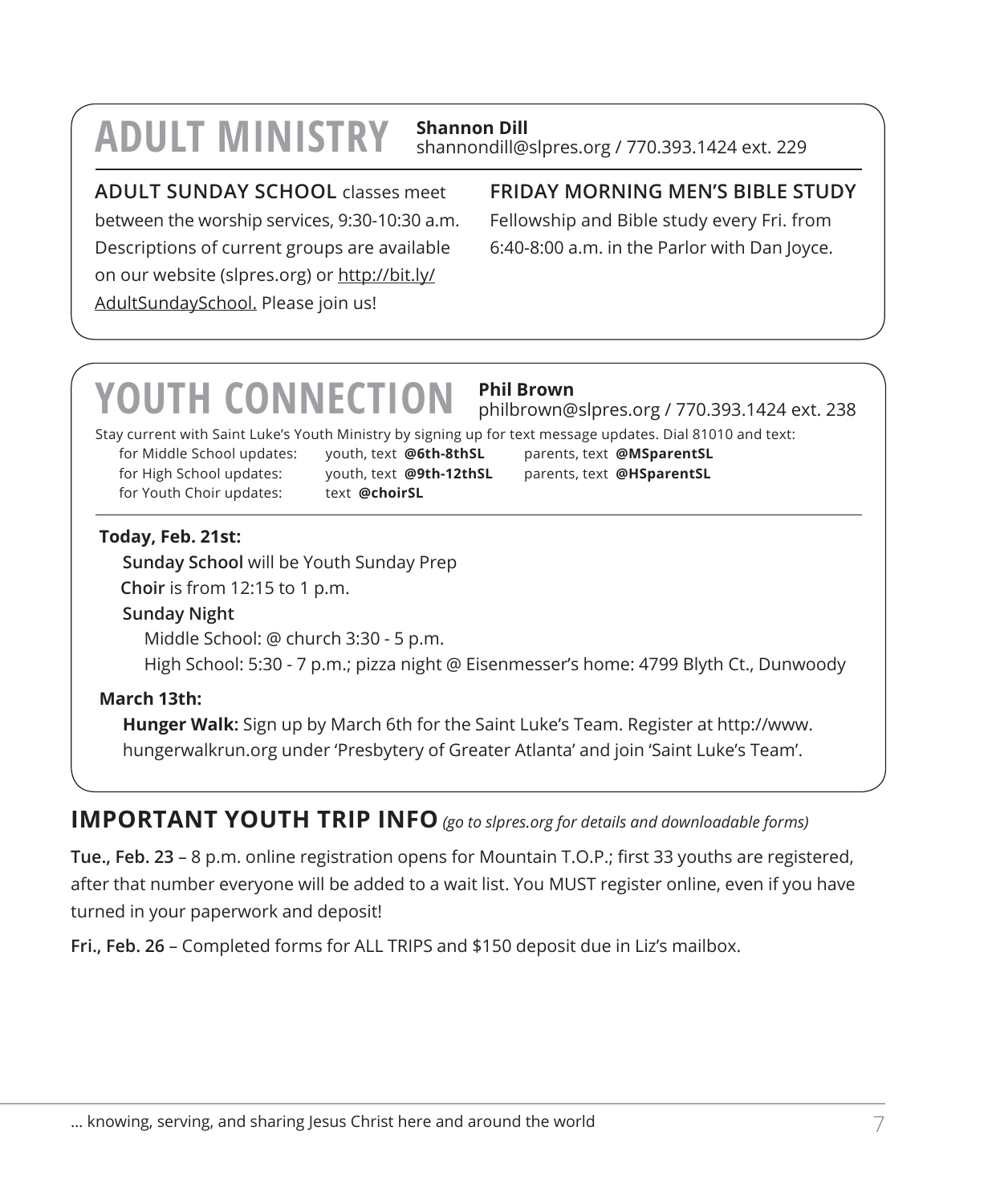**SPLASH!** CHILDREN'S

**Catherine Anne Thomas** cathomas@slpres.org / 770.393.1424 ext. 228

**FAITHFUL VOLUNTEERS NEEDED!** Our weekly program during the 11:00 worship service, *Faithful Friends*, needs adult volunteers to facilitate a pre-planned lesson with K-2nd Grade kids. Please use http://tinyurl.com/SLfaithfulfriends to sign up for a Sunday or two. Thank you!

**DURING LENT** Before worship, children should get a Lent Worship Bag which contains activities focused on the ministry of Christ and the events of Holy Week. These serve as an enhancement to our worship notebooks which are also available.

# **MUSIC MINISTRY**

**Clair Maxwell** clairmaxwell@slpres.org 770.393.1424 ext. 227

| <b>Weekly Choir Rehearsals:</b> |                 |                         |
|---------------------------------|-----------------|-------------------------|
| Sundays                         | 12:15-1:00 p.m. | Youth Choir             |
| Wednesdays                      | 5:15-5:45 p.m.  | Cherub Choir            |
|                                 | 5:00-5:45 p.m.  | Westminster Choir       |
|                                 | 6:30-7:20 p.m.  | <b>Festival Ringers</b> |
|                                 | 7:30-9:00 p.m.  | Chancel Choir           |

**NEW YORK COMES TO SAINT LUKE'S** March 6, 4 p.m. The former Director of Music for the Saint Luke's Little Saints Preschool, Mary Fullerton, and her accompanist Randy Romig, present a concert of music highlighting New York City's famous performance venues. Arias, part songs, spirituals and show tunes from Schubert to Gershwin will be showcased. Fun for the whole family - this is a program not to be missed! Free child care is available by reservation. Contact the church for more information: 770.393.1424.

> **BE NICE TO A VISITOR** by wearing your name tag each Sunday! Help visitors remember your name along with your friendly welcome.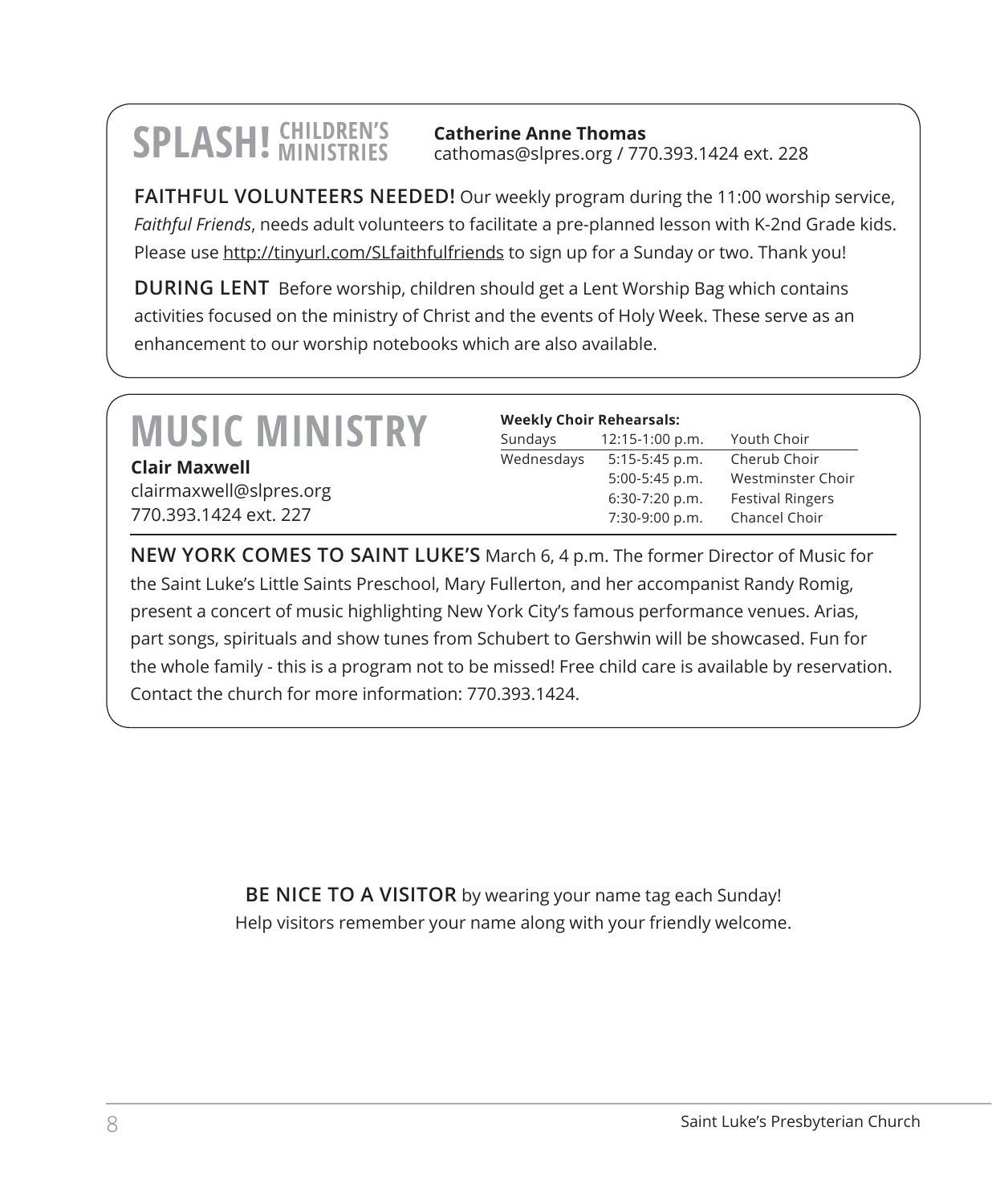**WE NEED YOUR HELP!** There are great volunteer opportunities for the Presbytery meeting being hosted at Saint Luke's on Sat., Feb. 27. Time commitment varies on the day of the meeting and we also need volunteers to bring breakfast items. Please email or call Maria Barnhart (mariavbarnhart@gmail.com / 404.310.0546) or Jan Slater (janetslater13@aol. com / 770.391.0489) for more information. Thank you!

# **NO EXPERIENCE NECESSARY** Chairperson needed to manage 'Minute for Missions' requests. Please contact Mary Guerrant

# **MARRIAGE ENRICHMENT GROUP (MEG)**

770.455.9493 / atlguerrants@bellsouth.net.

Contact Christine & Bob Crutchfield for more info: 770.364.8079 / Gafrog01@hotmail.com. Our next meeting is Mar. 6.

**GIRL SCOUT SUNDAY** is March 6th, and we need all the girls we can get to participate in the 11:00 worship service! Please indicate your availability or non-availability, let us know if you're "no longer a Girl Scout," or choose a preferred role using Sign-up Genius: http:// tinyurl.com/SLPC-ScoutSunday. You can also email Cailin Thelen at cailinthelen@gmail.com.

#### **BUNNY-EARED PRESBYTERIAN WOMEN**

will be handing out "CHRIS Kids" Easter bags next Sun., Feb. 28th. There are also Wish Lists on the lobby bulletin boards of items the organization needs year-round. CHRIS Kids provides a safe environment and support for individuals who are homeless; in foster care; suffer from trauma or rejection; struggle with mental health issues; involved in juvenile justice; or have been victimized and trafficked. For questions or more information, please contact Anna Ferretti (anna.g.ferretti@gmail.com), Stephanie McGoldrick (tsmcgoldrick@gmail.com) or Krissy Williams (kcwills7104@yahoo.com). Thank you in advance for your support and the Easter joy that you will bring to these children and young adults.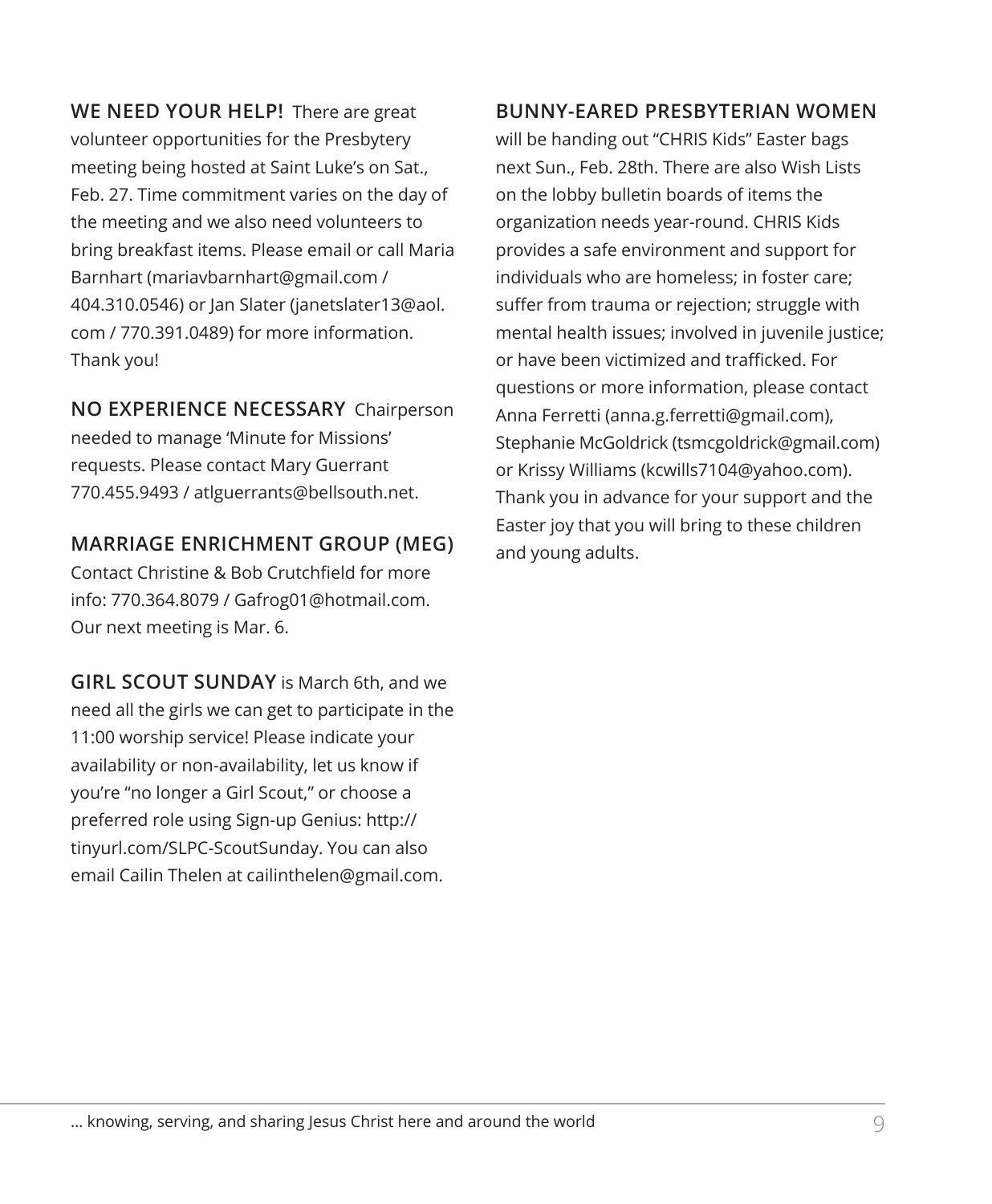**SUPPER CLUB: MARCH 12TH** Let's "do" dinner! Come join your Saint Luke's family (couples or singles) for a potluck-style dinner at a member's home. You'll reconnect with old friends or meet new ones and share food, fellowship, and fun! RSVP on the poster in the lobby by March 7th to host or participate. Call Fern Mitropoulos (770.343.8996) or Donna Nall (404.964.6933) with questions.

**JOIN AIR-GUATEMALA** for a mission trip any week in June! You will be working with Maya farmers in the cool mountains of Guatemala, building brick stoves and planting trees that will improve crops and prevent mudslides. **Reserve your space by March 1st.** For more info: Anne.Hallum@AIRGuatemala.org

#### **MISSION TRIP TO THORNWELL:**

**JULY 21-23.** More info coming soon. Contact Sally Shelton (770.396.5156 / sshelton@ cwtvacations.com) with thoughts or questions.

#### **YUCATAN PENINSULA MISSION TRIP:**

July 10-17, with Accion Ministries (friendsofaccion. org). This trip is open to adults of all ages and youth (completed 6th grade and up) traveling with at least one parent. Contact Shannon Dill (770.393.1424 ext. 229) if you are interested in this unique experience!

# **BUILD A HOUSE – BUILD A HOME –**

**CHANGE LIVES!** This year's Habitat house build starts on **Sat., March 5th** and continues for six more Saturdays (skipping Mar. 26). Join with volunteers from Dodd-Sterling UMC, Episcopal Cathedral of St. Phillips, Big Bethel AME and Wieuca Road Baptist churches to build a new home for Ms. Ericka Smith and her three children, ages 2, 9 and 11. Ms. Smith will be the first member of her family to own a home. Come work alongside her and other volunteers to be a part of something really good! More details to come. Questions? Talk to any one of the Saint Luke's Habitat Leadership Team: Daryl Moore, Bill Womack, Diane Markel, Val DeFriece, Nancy Self, Tom McIntosh.

**NEW FOR HABITAT VOLUNTEERS:** all volunteers should sign in each week through a new website implemented by Atlanta Habitat: www.StLukes.AtlantaHabitat.VolunteerHub.com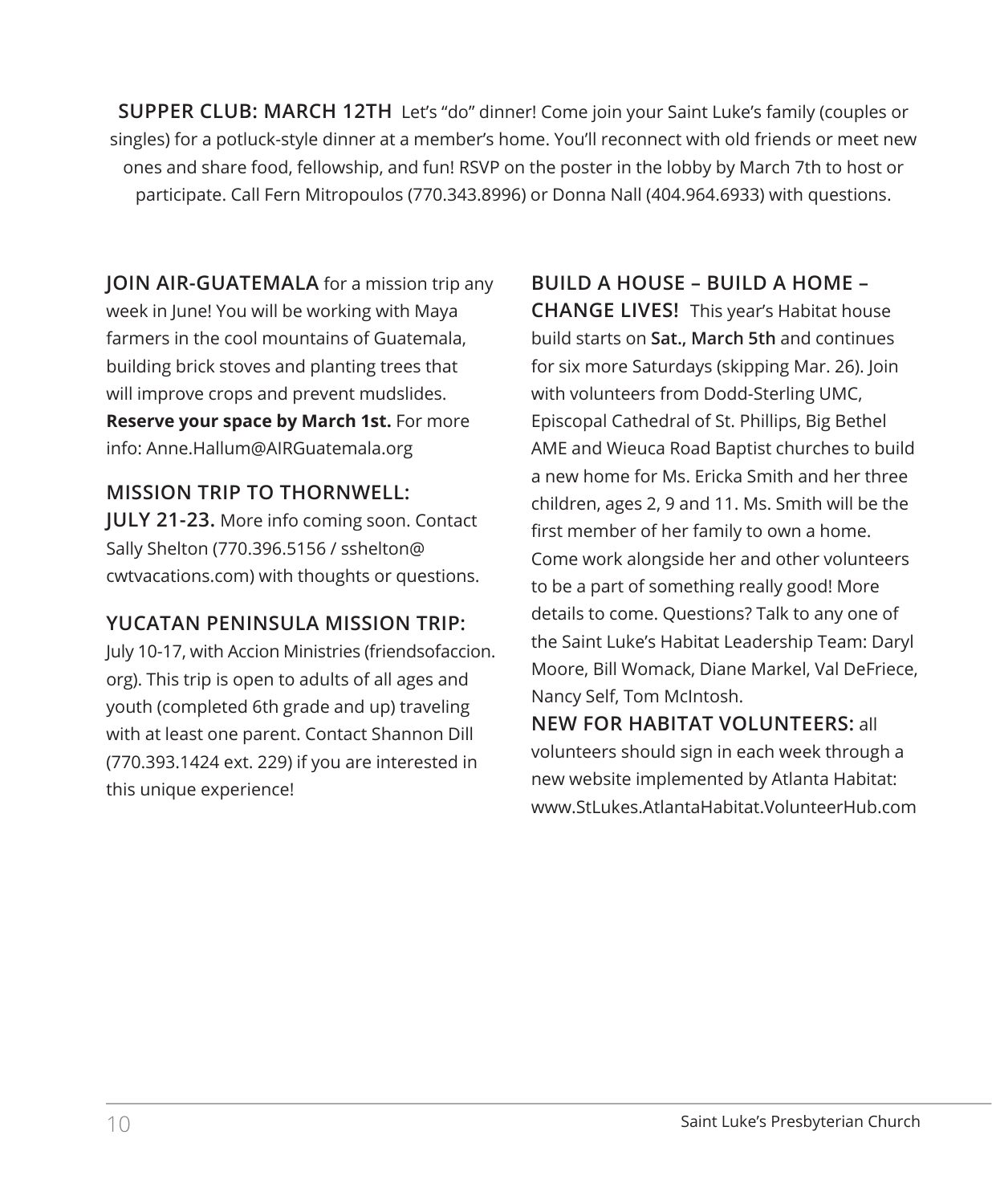**SOMETIMES LOVE** comes knocking at the door... not to judge, but just to be there through the thin times. Not to heal, but to allow God to heal. Not to be the answer, but to be the conduit. Not to have the words, when God fills the silent room. Sometimes love comes through and from a Stephen Minister. *Please call Stephen Leaders Shannon Dill (770.393.1424, ext.229) or Laura Strange (770.392.9284 / jandlstrange@comcast. net) for a referral if you desire someone to walk alongside you in a difficult time.*

**MARK YOUR CALENDAR:** The next Men's Breakfast is March 12. Brad Whitcomb will give us a captivating first-hand experience of hiking the AT. More info to come.

# **YOUR OLD SHOES DESERVE A NEW LIFE**

Are there athletic shoes in your closet that still have some miles left in them? Bring them to the lobby and our Green Team will recycle them to poor communities here and abroad. We will collect your unwanted, still-wearable athletic shoes of all sizes until the end of February. Contact: Diane Markel 330.835.8911 / ds\_markel@yahoo.com.